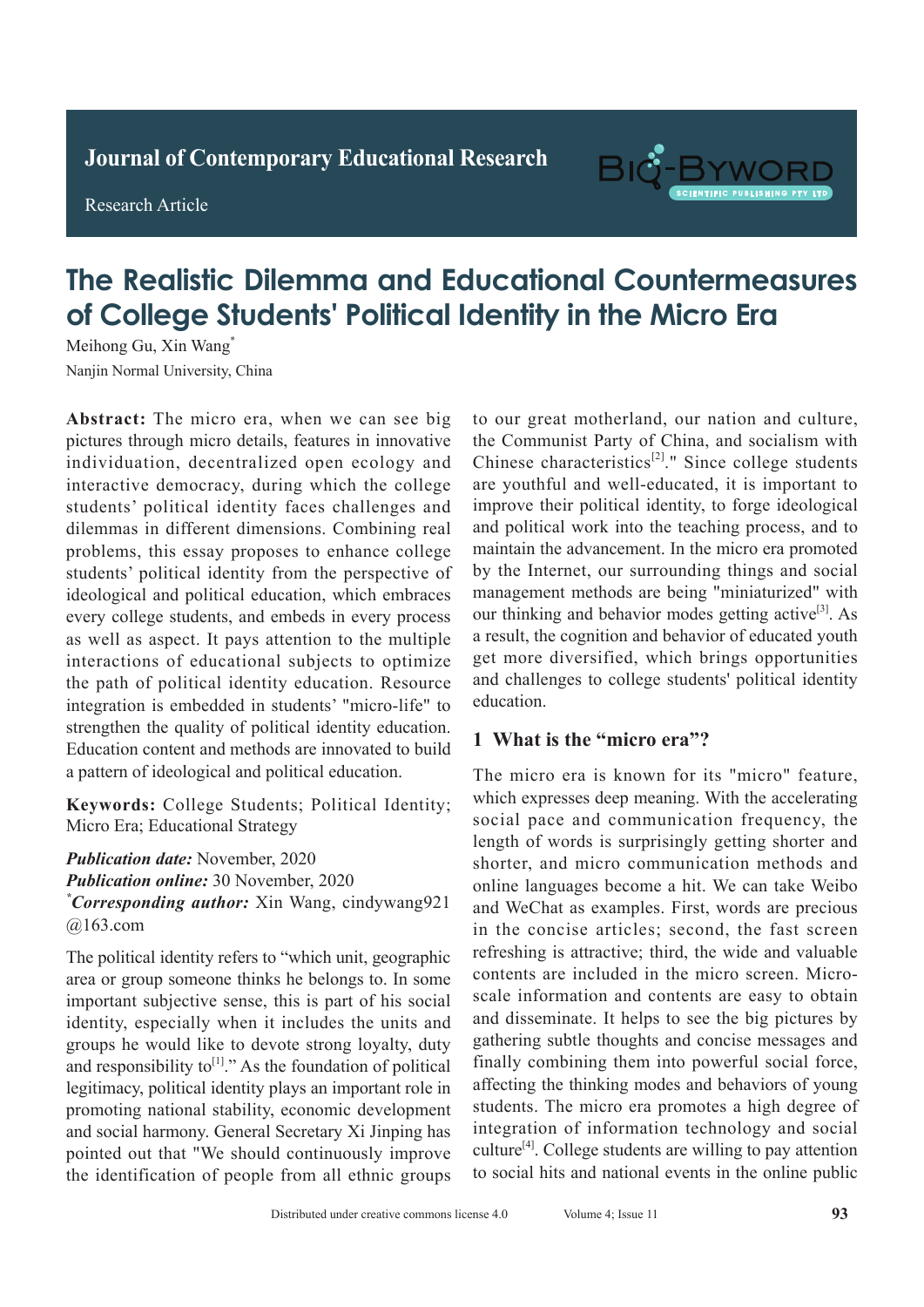space when micro-media and micro-platforms provide them with methods to participate in social affairs, express opinions and appeals. It stimulates students' motivation and needs to participate in democratic activities and express democratic wishes, and provides fertile soil for democratic culture. In the micro age with fully developed interactivity, students' civic literacy has been improved by contacting and putting democracy into practice. The smooth communication mechanism facilitates the elimination of misunderstandings and prejudices, enhances mutual understanding and trust, resolves crisis and dilemmas, and makes social relations more harmonious and humane. The humanistic care gets stronger and the democratic consciousness more prominent.

# **2 College students' political identity dilemma in the micro era**

# **2.1 Civilianization and diversification of communication subjects lead to college students' confusion of political cognition and political value choice**

As the basis of political identification, political cognition largely determines the political subjects' political choice. The micro era deconstructs the cultural discourse hegemony, forming a democratic and civilian discourse field where the ordinary people become the political communication subjects. In the political environment, broad masses of the people together determine and compile the content and form of political communication. The number of political information surges because of the communication subjects' diversification. Then, the information supervision becomes more difficult and the micro platform is full of different kinds of information. Particularly an amount of emotional political information aiming to express the dissatisfaction towards the society, political rumors and fake information out of illegal purposes, political information that advocates the advancement of Western values and various domestic social trends' speeches and opinions are flooded with micro communication platform such as Weibo and Wechat. With limited experience and insufficient political culture literacy, college students will find it hard to identify the information and easy to be lost in them. As a result, they will be more and more confused

about the political cognition and finally get into the dilemma of political value choices.

## **2.2 Fragmentation and conciseness of the spreading information influences college students' formation of political culture literacy and political rational judgment**

In the micro era, communication subjects, contents and audiences' attention all show its fragmentation. Zhu Zhiting thought that Information fragmentation will give rise to study fragmentation, and then leads to fragmentation in knowledge, time, space, media and relations, etc. Information fragmentation has the characteristic of terse and forceful resource, loose structure, short life cycle, decentralization, diversification, entertainment, a variety of expressions and multi-platform presentation $^{[3]}$ . In Micro Era, the rapid development of communication network technology attracts a large number of young users. Today's college students mainly absorb fragmentary information in the way of fast-food reading. This kind of reading is superficial, which just asks for speed instead of fully understanding. Most content is often forgotten once read. If college students receive these fragmentary and superficial information for a long time, their logic and consistency will be weakened. It may have a great impact on the political rational judgment and cause the political identity deviation.

## **2.3 Segmentation and grouping of communication mode causes college students' political apathy and blind following.**

The communication mode of the micro Era presents distinct characteristic of segmentation and grouping. As the important subjects in the micro era, college students construct their group lives in network circles. Young students tend to pay much attention to their small living circles of classmates or friends, where they make frequent interactions and hot discussions. However, apart from the above circles, these students are always indifferent towards political education and activities of the Party and the League, which is distinctively different. Various groups built by college students have further polarized individuals and groups, alienating the opportunities for collision with other ideas. Due to the lack of dialogues with the outside world, it is easy for college students to generate cognitive bias towards the real world. Gradually, their political cognition and speculative ability will be inactivated, and their political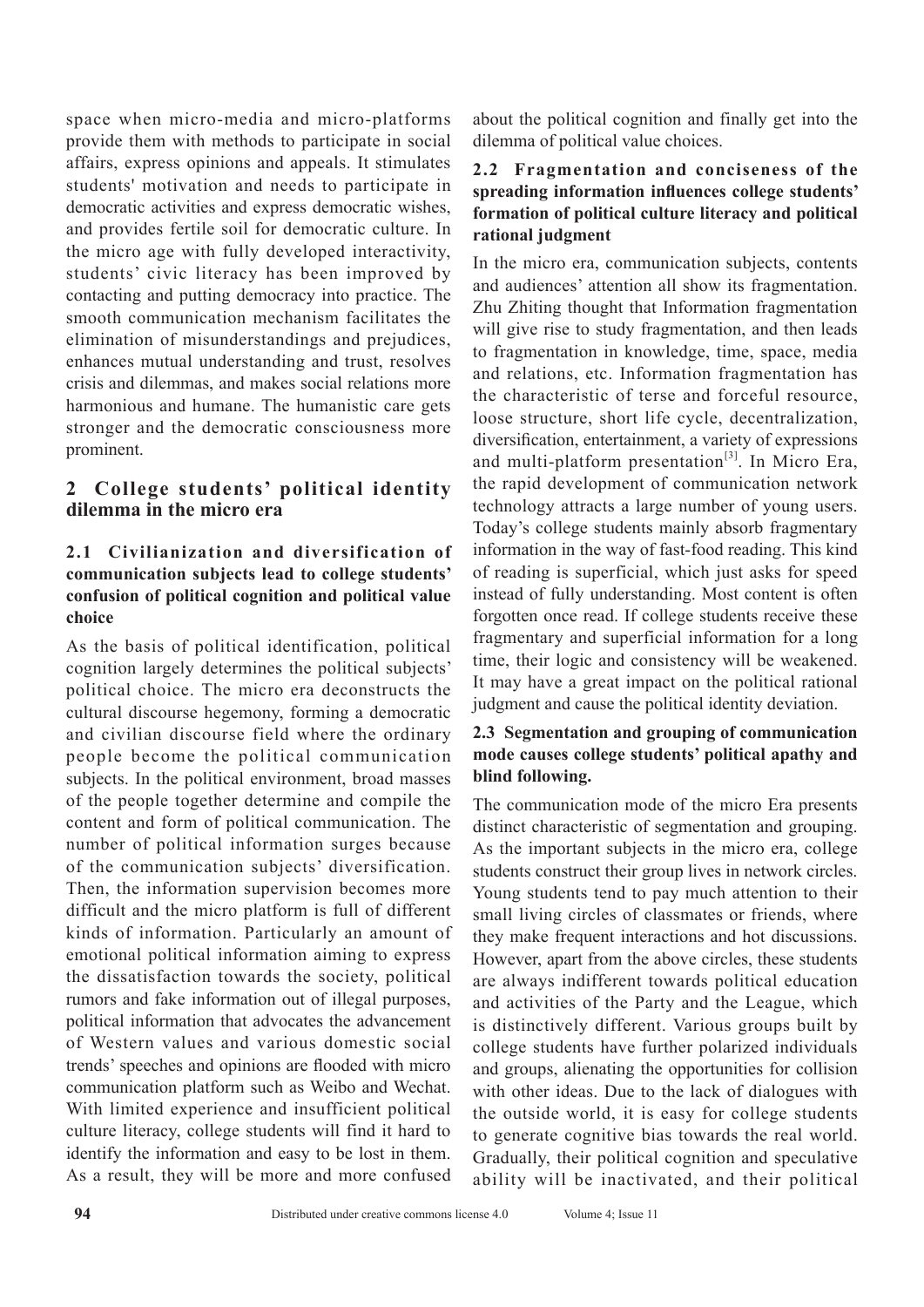responsibilities and political emotion will diminish. As a result, they will show apathy toward politics and follow political identity within their group blindly.

# **3 Strategies for cultivating college students' political identity from the perspective of ideological and political education**

The characteristics of innovation, opening-up and interaction in the micro era determine that the cultivation of college students' political identity should embrace every college students, and embed in every process as well as aspect, which requires the concerted efforts from universities and the society. As for the new characteristics and multiple dilemmas of the political identity of college students in the micro era, it requires educators to keep pace with the times and strengthen the innovation of cultivation paths compatible the era, in order to enhance the political identity of college students.

# **3.1 Highlight the multiple interactions of education subjects and optimize the path of political identity education**

Modern ideological and political education respects the students as subjects in the education process. Therefore, on the basis of respecting the subjective differences of college students, we need to change educational concepts. Teachers should transform their roles from traditional authoritative leaders of ideological and political education to guides and facilitators, who are equal to the students. Under the guidance of human-oriented education idea of "put students first", teachers pay attention to the individualized political identification needs of college students at different levels and disciplines. As a result, teachers and students can grow together in a context of humanistic care and two-way interaction. First, teachers are bound to play the core role of the instructor on "fostering virtue through education" and strengthen positive guidance according to the characteristics of youth growth. Second, on the dimension of "peer interaction", teachers should give full play to the exemplary roles of student party members. They are supposed to guide student party member to set up grid-based service groups and organize units according to their majors. Student party members and student cadres serve as leaders of these groups and other members are in charge of their respective works. Each grid establishes friend groups

to carry out daily learning assistance, ideological education and guidance. Group leaders should report students' demands and difficulty promptly to teachers to draw more attention. And teachers should give their assistance if necessary.

# **3.2 Embedding resources integration into students' "micro-life" and intensifying the quality of political identity education**

In the micro-era, we integrate the resources in theoretical dissemination, organizational management, classroom teaching, experience education and practical services creatively to form an online and offline concerted mode of ideological and political education in colleges and universities. In the micro-era, online learning should combine the guidance of ideological and political education with the regularity of the Internet dissemination in an orderly way. And then it should transfer the "profound knowledge" into "a minor principle" which is easy and accessible to students in their "micro-life", employ original and scattered information forms to make the theoretical knowledge on traditional ideological and political education attractive to students and boost the efficiency of information dissemination. Besides, many micro-positions such as online platforms, Weibo, Wechat, APP, QQ groups have to be fully exploited to launch the targeted guidance of public opinion and to broadcast positive energy and convey good voices. Upholding an open and shared principle, we have to take in opinions from all parties constantly in dealing with the online and offline learning activities programs, update them in time, find out and then guide the new ideas and movements of students. Furthermore, students are encouraged to take the initiative to create online education courses, develop applications, actively participate in offline practical experience, innovate the forms of activities and explore the ideological education, academic development as well as all progress and aspects of ideological and political education in colleges and universities from the valuedriven one to the practical guidance so as to intensify the quality of the education on political identity.

# **3.3 Innovating contents and methods of education and constructing a pattern ideological and political education**

To obtain desired effects and vitality of the education, colleges and universities are required to strengthen